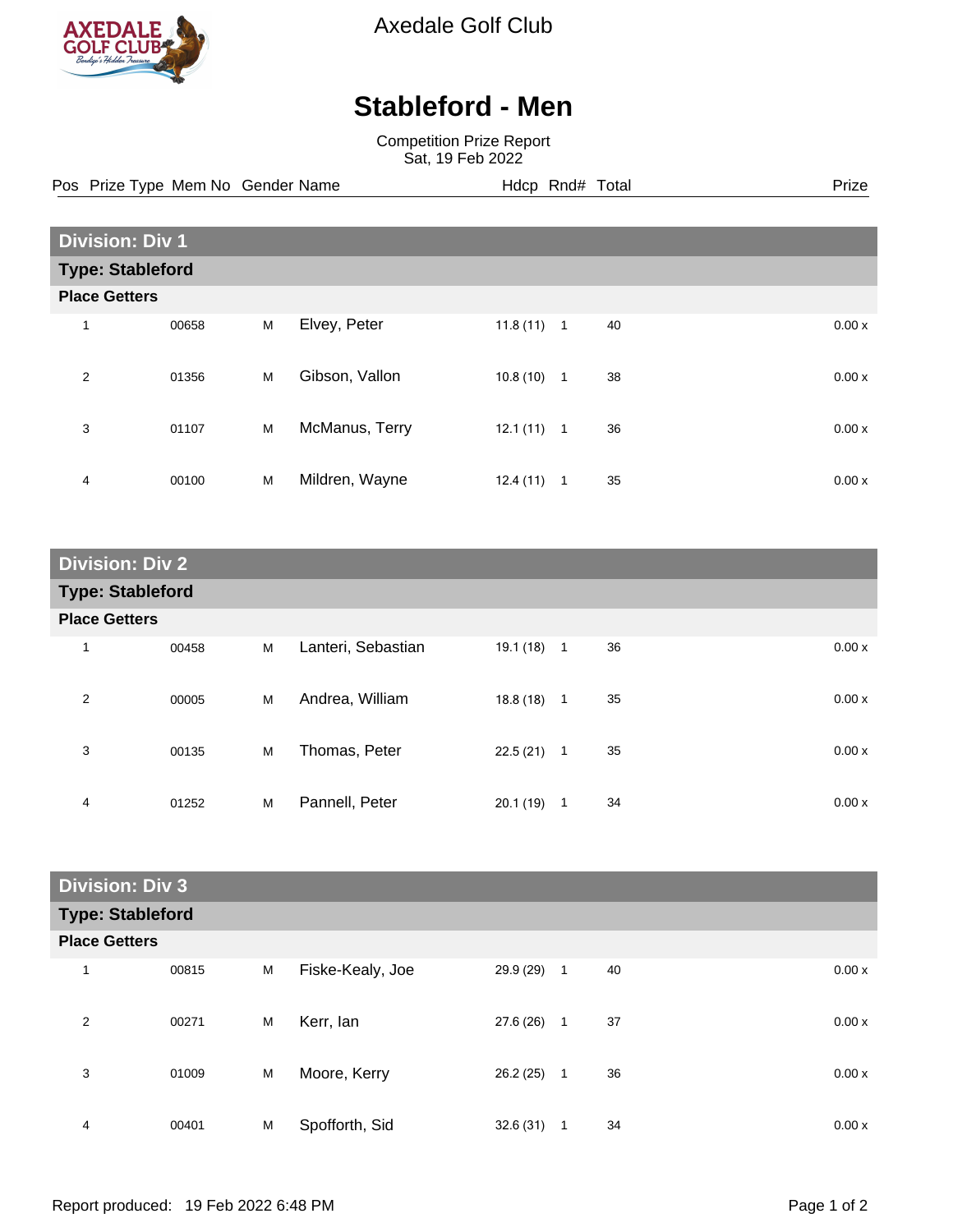| <b>Division: Overall</b> |       |                                                                                       |                      |              |                            |    |                    |  |
|--------------------------|-------|---------------------------------------------------------------------------------------|----------------------|--------------|----------------------------|----|--------------------|--|
| <b>Type: Stableford</b>  |       |                                                                                       |                      |              |                            |    |                    |  |
| <b>Ball Rundowns</b>     |       |                                                                                       |                      |              |                            |    |                    |  |
| (no. 1)                  | 00508 | M                                                                                     | Lee, Steven          | 10.3(9)      | $\mathbf{1}$               | 35 | 0.00x              |  |
| (no. 2)                  | 00274 | ${\sf M}$                                                                             | Hoskin, Peter        | 9.2(8)       | $\mathbf{1}$               | 35 | 0.00x              |  |
| (no. 3)                  | 01531 | M                                                                                     | Johnstone, Gary      | 5.7(5)       | $\mathbf{1}$               | 35 | 0.00x              |  |
| (no. 4)                  | 01465 | ${\sf M}$                                                                             | Jackson-Leahy, Jaidi | $11.4(10)$ 1 |                            | 34 | 0.00x              |  |
| (no. 5)                  | 01610 | ${\sf M}$                                                                             | Kinkade, Jamie       | 5.6(5)       | $\mathbf{1}$               | 34 | $0.00\,\mathrm{x}$ |  |
| (no. 6)                  | 00139 | M                                                                                     | Williamson, Peter    | $12.9(12)$ 1 |                            | 34 | $0.00\,\mathrm{x}$ |  |
| (no. 7)                  | 00768 | ${\sf M}$                                                                             | Pittock, Mark        | $15.1(14)$ 1 |                            | 34 | $0.00\,\mathrm{x}$ |  |
| (no. 8)                  | 00080 | ${\sf M}$                                                                             | Lowndes, Ernie       | 26.2(25)     | $\overline{1}$             | 34 | 0.00x              |  |
| (no. 9)                  | 00638 | $\mathsf{M}% _{T}=\mathsf{M}_{T}\!\left( a,b\right) ,\ \mathsf{M}_{T}=\mathsf{M}_{T}$ | White, John          | $10.6(10)$ 1 |                            | 34 | $0.00\,\mathrm{x}$ |  |
| (no. 10)                 | 01156 | M                                                                                     | Osborne, Doug        | 19.2 (18)    | $\overline{\phantom{0}}$ 1 | 34 | 0.00x              |  |